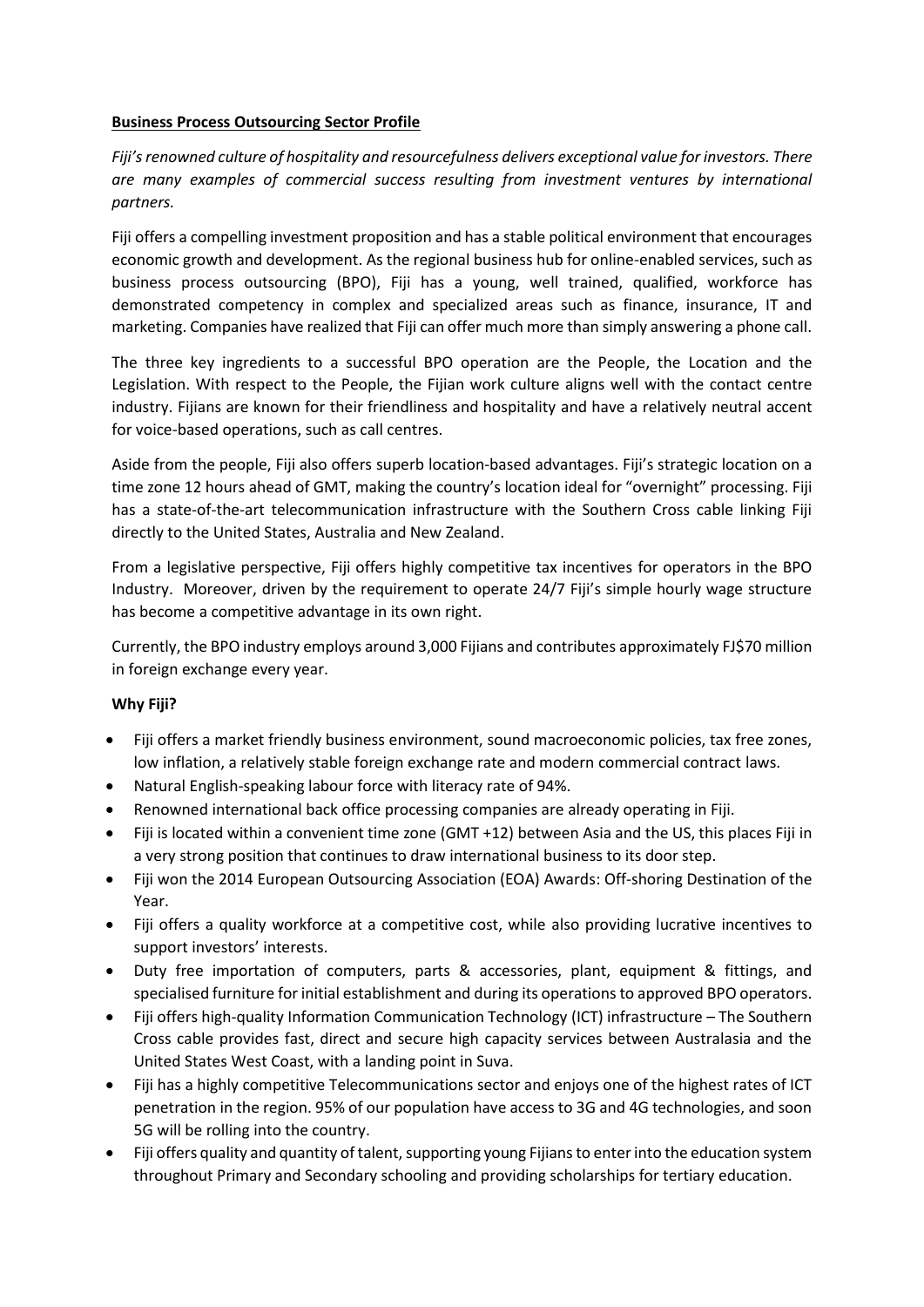## **BPO Council of Fiji**

In 2017, a BPO council was established to create awareness in internationally recognizing Fiji as a world class BPO destination, with the vison to provide BPO services with highly skilled agents and outstanding customer satisfaction.

## **What do we Offer?**

- There are a number of well-established BPO companies in Fiji, with a total capacity of over 1,100 seats that offer the following services below:
	- o Call Centre Services;
	- o Airline Reservations;
	- o Back Office Administrative Support;
	- o Accounting & Bookkeeping;
	- o Back-End Transactional Support;
	- o Data Entry;
	- o Debt Collection;
	- o Helpdesk Services;
	- o Software Support;
	- o Website development;
	- o Graphics Design;
	- o Telemarketing;
	- o Social Media & Web Marketing;
	- o Services are offered in multiple languages (Fijian, Hindi, Spanish, French, Italian, Dutch, German, Swiss German, Portuguese and Tamil).

#### **Incentives**

# **BUSINESS PROCESS OUTSOURCING SERVICES**

The income of any new operator who is granted a licence from 1 January 2009 to be exempt from tax for a period of **13 years**. The qualifying ICT businesses include software development, customer contact centres, engineering and design, research and development, animation and content creation, distance learning, market research, travel services, finance and accounting services, human resource services, legal procedure, compliance and risk services and other administrative services (e.g., purchasing, etc.)

#### **ICT ACCREDITED TRAINING INSTITUTIONS**

The income of any new operator setting up an internationally accredited ICT training institution who is granted a license from 1 January 2015 shall be exempt from tax for a period of **13 years**. Duty free imports and VAT exemption on all items required for the establishment of the business.

#### **DESIGN & SOFTWARE DEVELOPMENT**

The income of any new operation setting up ICT businesses involved in Application designing and Software development who is granted a licence from 1 January 2015 to be exempt from tax for a period of **13 years**;

• Duty free and VAT exemption on the importation of all items required for the establishment of the business.

A 250% tax deduction is applicable on any expenditure incurred by an eligible ICT company investing in research and Development.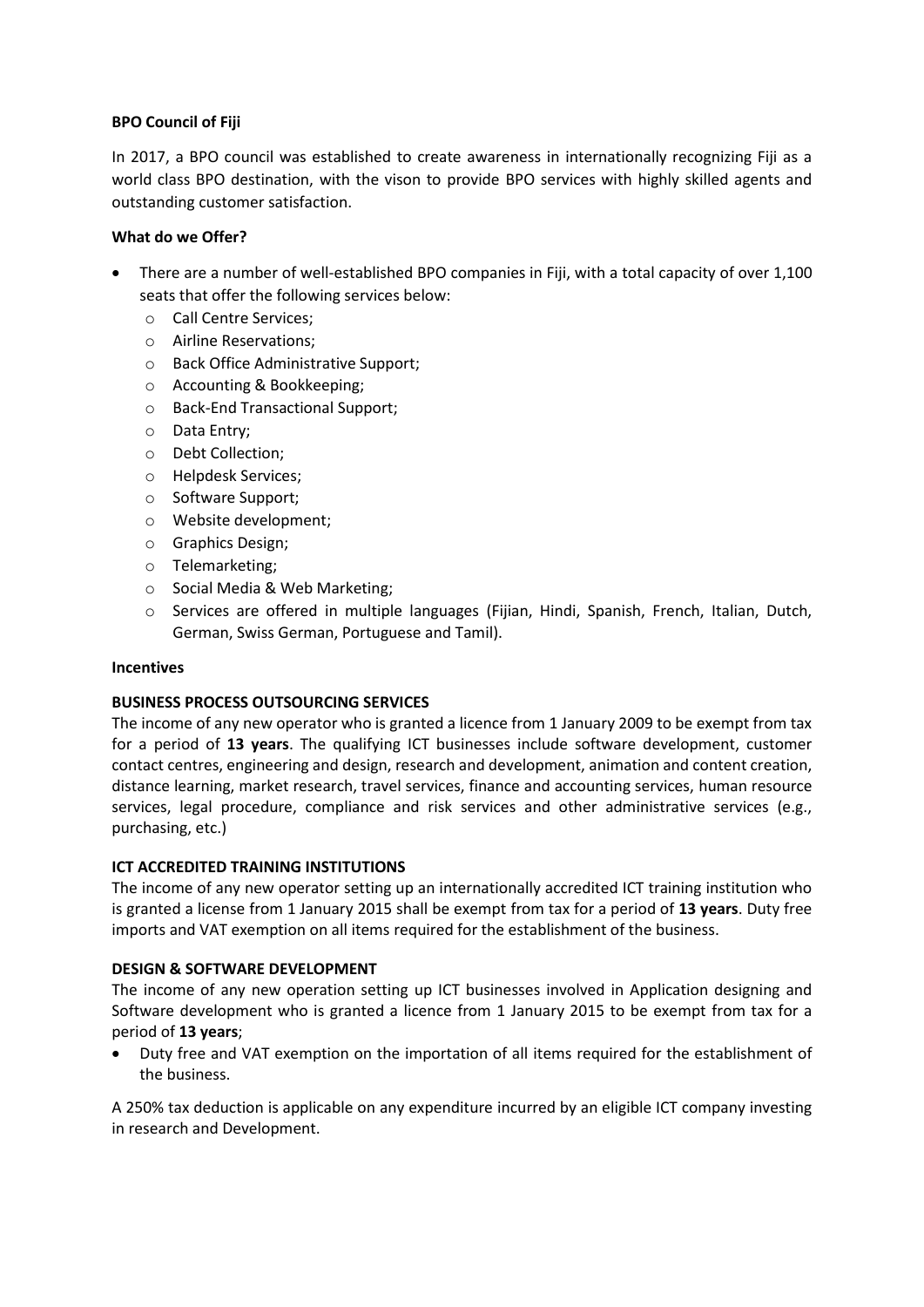## **Comparative Cost of Outsourcing to Fiji**

#### **Wages and Salaries**

Staff wages are undoubtedly one of the key costs to consider when determining a BPO destination, and salaries and wages in Fiji are undeniably much lower than that in Australia and New Zealand.

| <b>Occupation</b>                      | Fiji (AU\$) |        | Australia (AU\$) |         | <b>New Zealand (AU\$)</b> |        |  |
|----------------------------------------|-------------|--------|------------------|---------|---------------------------|--------|--|
| <b>Accountant</b>                      |             | 17,885 |                  | 57,690  |                           | 51,664 |  |
| <b>Finance Manager</b>                 |             | 31,583 |                  | 95,367  |                           | 87,354 |  |
| <b>Customer Service Representative</b> |             | 7,887  |                  | 49,357  |                           | 42,395 |  |
| <b>Administrative Assistant</b>        |             | 9,520  |                  | 49,579  |                           | 41,929 |  |
| <b>Operations Manager</b>              |             | 31,280 |                  | 82,568  |                           | 73,359 |  |
| <b>Network Engineer</b>                |             | 17,000 |                  | 78,487  |                           | 65,927 |  |
| <b>Software Developer</b>              |             | 25,840 |                  | 68,934  |                           | 60,251 |  |
| <b>Support Technician, IT</b>          |             | 11,220 |                  | 54,163  |                           | 43,287 |  |
| <b>IT Manager</b>                      |             | 28,560 |                  | 103,788 |                           | 91,252 |  |

## **Cost of Living**

The cost of living in Fiji is only a fraction of the cost of living in Australia and New Zealand. The cost of living for a family of four in Fiji is estimated at AU\$3,200.78 a month, while the cost of living for the same-sized family in Australia and New Zealand is AU\$6,072.00 and AU\$6,557.23 a month, respectively.

| <b>Basic Items</b>         | <b>Description</b>         | <b>Fiji</b><br>$(AU\$ |        | <b>Australia</b><br>$(AU\$ |        | <b>New Zealand</b><br>$(AU\$ |        |
|----------------------------|----------------------------|-----------------------|--------|----------------------------|--------|------------------------------|--------|
| <b>Public transport</b>    | 1-way bus ticket           |                       | 0.75   | \$                         | 4.40   | \$                           | 3.29   |
| <b>Meal</b>                | Inexpensive restaurant     | \$                    | 6.79   | \$                         | 20.00  | S                            | 16.91  |
| <b>Domestic beer</b>       | 0.5L from supermarket      |                       | 3.69   | \$                         | 5.52   | \$                           | 4.40   |
| Rent per month             | 1 bedroom in city          | 823.38<br>S.          |        | \$1,704.80                 |        | \$1,465.29                   |        |
|                            | centre                     |                       |        |                            |        |                              |        |
| <b>Basic (Electricity,</b> | 85m <sup>2</sup> Apartment | S.                    | 116.72 |                            | 217.34 |                              | 166.18 |
| Heating, Cooling, Water,   | (Monthly)                  |                       |        |                            |        |                              |        |
| Garbage)                   |                            |                       |        |                            |        |                              |        |

*Stats from Payscale.com, Expatistan.com and Numbeo.com*

#### **Who can Help?**

*Investment Fiji was established as the Economic Development Board (EDB) in 1980 and is guided by the Foreign Investment Act. As a statutory organization, Investment Fiji operates independently as the marketing arm of the Fiji Government, providing services and assistance to promote, and stimulate investments and exports. As such, Investment Fiji carries out three primary roles, Investment Promotion, Investment Facilitation and Export Promotion.*

The Investment team provides in depth market intelligence, identifies potential investment projects and assists investors and delegations by arranging suitable meetings and introductions - in addition to promoting Trade and Investment opportunities overseas.

The Investment Facilitation provides post-establishment after-care facilitation services enabling and assisting both foreign and local Investors in establishing their business and providing information, support and assistance during the growth phases – and through to developmental support to retain investment, encourage follow-on investment and achieve greater economic impact.